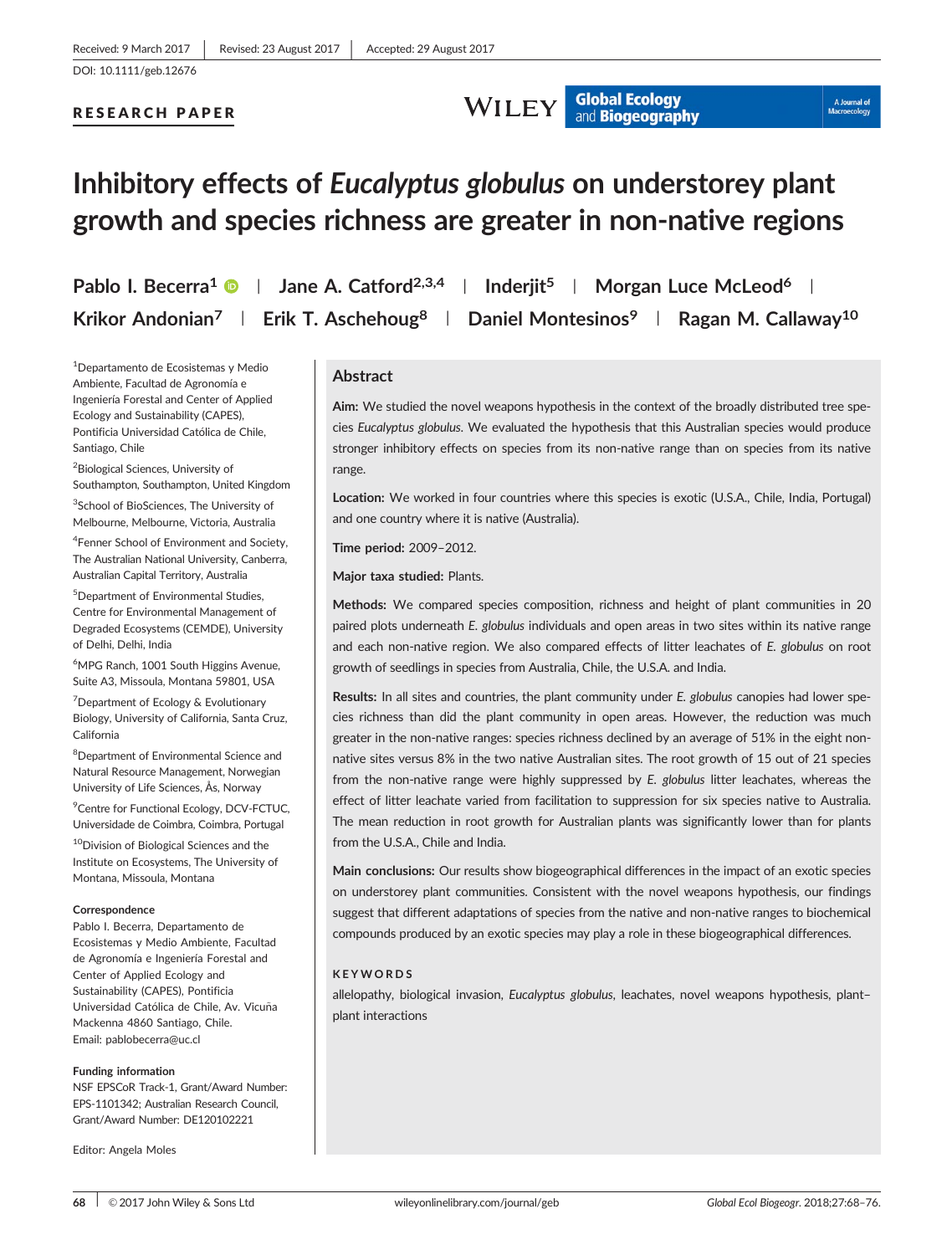Many studies have documented that exotic plant species suppress the performance, abundance and diversity of native species (e.g., Richardson & MacDonald, 1989; Pysek & Pysek, 1995; Brewer, 2008; Hejda, Pysek, & Jarosik, 2009; Flory & Clay, 2010; Abreu & Duringan, 2011; Vila et al., 2011). One of the most striking, but less common, observations about the impact of exotic species has been the stronger negative effect that some of these species produce in their invaded range compared to their native range (Callaway et al., 2011, 2012; Inderjit et al., 2011; Kaur et al., 2012). Such biogeographical differences may be a consequence of the higher abundances that invaders often achieve in their invaded ranges (Maron & Marler, 2008; Pyšek & Pyšek, 1995; Richardson & MacDonald, 1989), and subsequent effects on resource use and competition (Hejda et al., 2009; Maron & Marler, 2008). Invaders may become more abundant in their non-native regions for different reasons. For example, they may experience a greater competitive advantage in invaded regions (Besaw, Thelen, Sutherland, Metlen, & Callaway, 2011; Callaway et al., 2011), may be released from pathogens and herbivores (e.g., Joshi & Vrieling, 2005; Callaway et al., 2008), better adapted to disturbance than the native species with which they now co-occur (Hierro, Villarreal, Eren, Graham, & Callaway, 2006), and they may be introduced into environmental conditions that are more favourable than those in their home range (Cavieres, Brooker, & Butterfield, 2014).

In addition to these explanations, in a few cases invasive species appear to exert stronger effects in their non-native ranges than in their native ranges in ways that are not fully explained by their greater abundance (Shah et al., 2014; Thorpe, Aschehoug, Atwater, & Callaway, 2011). For example, Callaway et al. (2012) found that the abundance of Acroptilon repens in North America, where it is invasive, was twice than that in Uzbekistan, where it is native, but this twofold increase in abundance produced 25–30 times lower biomass of native species in North America than in Uzbekistan. Rather than purely a response to increased abundance of the invader, these effects may reflect that species in the invaded regions are poorly adapted to novel biochemicals produced by the invader (Ni, Schaffner, Peng, & Callaway, 2010). Novel biochemicals can have strong negative effects on naïve native plant species via direct allelopathic effects to the plant (Callaway & Aschehoug, 2000; Callaway & Ridenour, 2004; Inderjit et al., 2011; Kim & Lee, 2011), alterations to the native soil biota through antibiotic effects (Callaway et al., 2008), and on herbivores (Cappuccino & Arnason, 2006; Lankau, Rogers, & Siemann, 2004; Schaffner et al., 2011; Wikström, Steinarsdöttir, Kautsky, & Pavia, 2006). Increased invader impact via disproportionate biochemical effects has been formalized under the novel weapons hypothesis and there is a growing body of evidence supporting this hypothesis for a number of invasives including Ageratina adenophora (Inderjit et al., 2011), Centaurea diffusa (Callaway & Aschehoug, 2000), Foeniculum vulgare (Colvin & Gliessman, 2011), Prosopis juliflora (Kaur et al., 2012), Chromolaena odorata (Qin et al., 2013) and the macroalga Bonnemaisonia hamifera (Svensson, Nylund, Cervin, Toth, & Pavia, 2013). Although multiple studies have experimentally evaluated the novel weapons hypothesis in the invaded range of invasive species,

few studies have examined biochemical effects of invasive species on plant communities in both invaded and native regions (but see Ni et al., 2010). Here, we compare characteristics of plant communities underneath and adjacent to stands of a globally invasive tree, Eucalyptus globulus, in its native range of south-eastern Australia with those in its nonnative ranges of the U.S.A., Chile, India and Portugal.

Forest plantations are a major source of invaders worldwide (Richardson 1998) and many of these planted species have invaded different regions of the world. Species of Eucalyptus (Myrtaceae) are amongst the most widely planted forestry species and of these, E. globulus Labill. is one of the most common (Boyd, 1996). This species has been introduced around the world for wood products and horticulture (Becerra, 2006; Boyd, 1996; Dixit, Rohilla, & Singh, 2012; Joshi, 2012; Rejmánek, Richardson, Higgins, Pitcairn, & Grotkopp, 2005). Eucalyptus globulus does not commonly spread into native vegetation and thus is not usually considered a strongly "invasive" species (but see Boyd, 1996; Becerra, 2006). Nevertheless, several Eucalyptus species produce leaf litter containing allelopathic compounds that are commonly associated with poor understories due to suppression of cooccurring plant species (Baker, 1966; del Moral & Muller, 1969, 1970; Graca, Pozo, Canhoto, & Elosegi, 2002; May & Ash, 1990; Sasikumar, Vijayalakshmi, & Parthiban, 2001). Rabotnov (1982) observed that E. globulus trees introduced to California and western Europe develop species-poor understories in comparison to plant communities just beyond the E. globulus stands (also see del Moral & Muller, 1969). However, it is unknown if this also occurs in the understorey of E. globulus patches in the native range of Australia. Consequently, we evaluated how plant communities vary with the presence of E. globulus trees both in its native range in Australia and different regions of the world where it has been introduced as an exotic, and examined if this biogeographical pattern may be related to the novel weapons hypothesis. We measured species richness and plant height of communities under E. globulus canopies and in adjacent areas without tree canopies, and compared the effects of litter leachates on the growth of species from the native and non-native ranges in a laboratory experiment.

#### 2 <sup>|</sup> METHODS

#### $2.1 \perp$  Field study

We conducted vegetation surveys in four countries where E. globulus is non-native (India, Chile, U.S.A., Portugal) and Australia, where it is native. Eucalyptus globulus is native to New South Wales, Victoria and Tasmania, and different intraspecific taxa have been defined (E. globulus subsp. bicostata, E. globulus subsp. globulus, E. globulus subsp. maidenii, E. globulus subsp. pseudoglobulus). The total native range for this group of taxa is  $30^{\circ}12'$ -43°30' S and  $115^{\circ}30'$  $-152^{\circ}45'$  E. In this study we used E. globulus subsp. globulus (core native range: 32°25'-43°30' S, 147°45'-152°45' E) because it has been widely introduced to other countries. In Portugal, this species is distributed (in plantations or naturalized) between  $37^{\circ}$  and  $42^{\circ}$  N,  $7^{\circ}$  and  $9^{\circ}$  W. In Chile, E. globulus has been planted between 32 $^{\circ}$  and 40 $^{\circ}$  S, mainly near coastal areas between  $71^{\circ}40'$  and  $74^{\circ}00'$  W. In North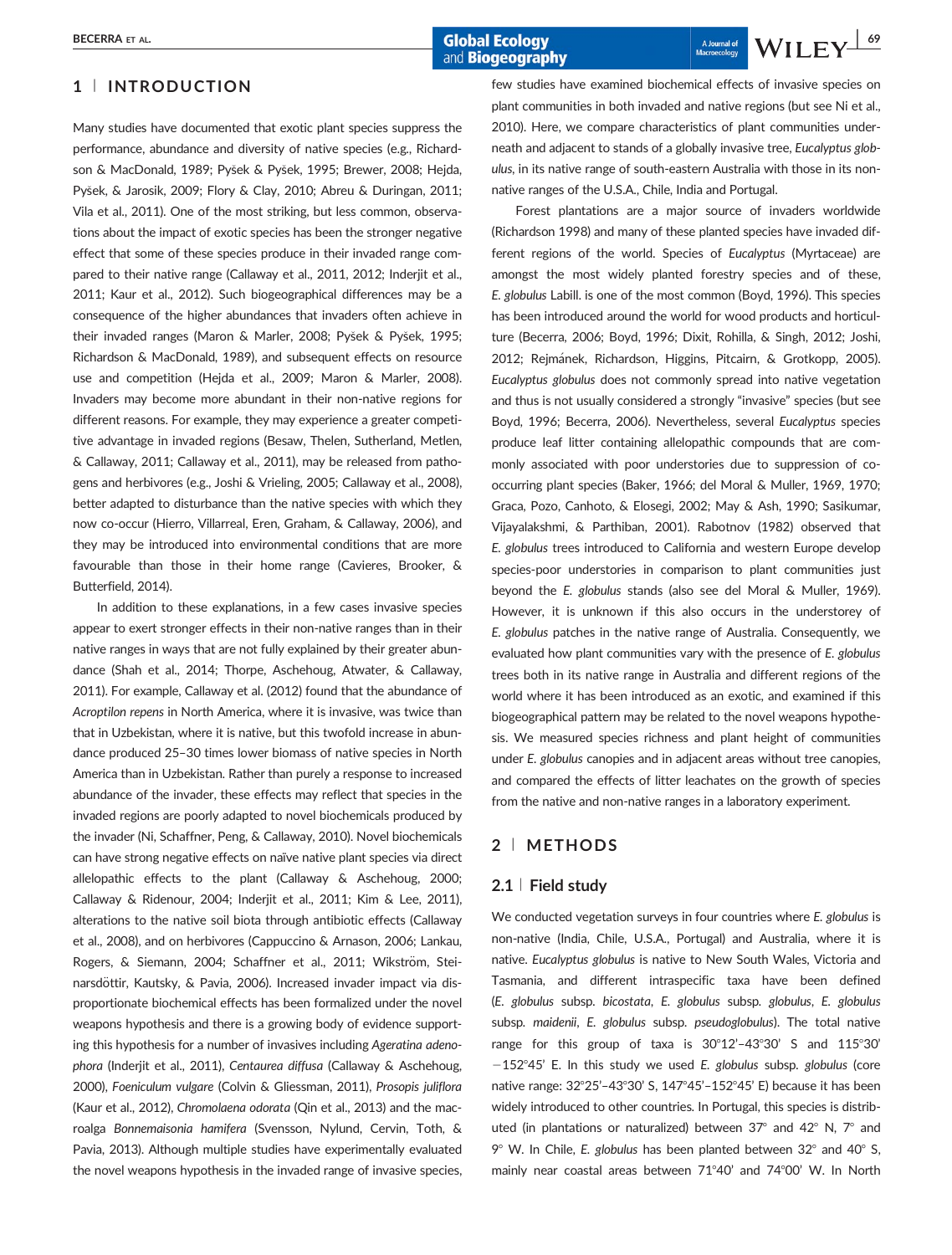America, E. globulus is distributed between  $32^{\circ}$  and  $40^{\circ}$  N and between  $120^{\circ}$  and  $124^{\circ}$  W. In India, this species is distributed between  $11^{\circ}$  and  $25^\circ$  N and between 72°36' and 82°30' E. Within each of these five countries, we sampled two sites (Supporting Information Appendix S1). All sites have either Mediterranean, seasonal temperate, or subtropical climates and their original native vegetation ranged from shrublands to forests. All sites had experienced some level of anthropogenic disturbance producing open areas mixed with shrub or forest patches, and thus, vegetation in the study sites corresponded to grasslands, open shrublands or open forests (Supporting Information Appendix S1).

Using aerial photographs, we selected two sites in each country that were accessible, extended over 3–5 ha and contained adult E. globulus individuals [i.e., 20–50 cm diameter at breast height (d.b.h.)]. We avoided recent forestry plantations of E. globulus. In the non-native range, study sites were chosen in areas with naturalized individuals of E. globulus, although in some cases a few individuals present in the site were probably planted within the last century (Supporting Information Appendix S1). In all sites of the non-native range, E. globulus trees were growing in areas that were probably treeless or had low woody cover due to historical human disturbances (such as fires, logging, livestock). In the native range of Australia, the sampled E. globulus trees were growing in E. globulus stands.

The aim of our field study was to examine if plant communities growing under, and potentially influenced by, E. globulus trees were different to plant communities growing in areas with no influence of E. globulus, the latter of which we used as experimental controls. We preferred to use open areas with no other tree species as controls in order to homogenize controls amongst countries. Using other trees as controls might have increased (uncontrolled) variability amongst countries due to different tree species composition amongst them. Open areas did not have E. globulus leaf or bark litter. The open areas may have been shaded for a few hours each day, but light levels would have been higher there than under the canopies of E. globulus. Although using open areas compromises our study design by confounding light availability and E. globulus effects, our study is focused on comparing the magnitude of the difference amongst countries (i.e., an effect size, not a raw value). As such, this design and analytical approach still enabled us to compare how effects of E. globulus might differ between its native and non-native ranges.

In each of the two sites in each of the countries of the native and non-native range, we sampled the plant community in  $1 \text{ m} \times 1 \text{ m}$  plots in areas under the canopy of 20 randomly selected adult E. globulus trees and 20 randomly chosen open areas (without tree canopy). In each plot, we recorded all vascular plant species present and measured the height of the vegetation at four random locations within the plot (except in India for the height). We selected adult trees similar in size (> 15 m height and at least 20 cm d.b.h.), although variability in size amongst trees was unavoidable, and may have increased variability in our results. Under the canopy of each tree, we randomly selected a direction (compass bearing) and located one plot midway between the canopy edge and the trunk of the tree. In the non-native range, for each under-canopy measurement, another paired 1 m  $\times$  1 m plot was randomly located in surrounding open areas free of E. globulus (or other

tree species). To do this, we randomly selected a direction and a distance between 5 and 20 m from the sampled trees toward an adjacent open area. In non-native sites individual trees of E. globulus were isolated and irregularly distributed within each site, which facilitated the location of open areas. However, in Australia, the trees of E. globulus do not grow as isolated as they do in the non-native ranges; therefore, we sampled under individuals of E. globulus present in more closed stands. For this reason, in Australia, open plots were located in sites that had been cleared for roads and power lines over 50 years ago, and were adjacent to the sampled E. globulus stands. In these open areas, from a starting point, we randomly chose a direction and distance up to 40 m where we located the plot. The next plots were then located by the same protocol.

Because the E. globulus trees in the non-native ranges have been growing for many years, we assumed that other species at these sites have had the chance to disperse and grow either under or outside the E. globulus canopies. Abiotic conditions such as soil type, climate, topography, and elevation were similar for the plots located under E. globulus canopies and open areas in each site. Because in each site sampled E. globulus trees were near to either grassland, shrubland or forest patches, the local species pool available to grow under E. globulus and in open areas was composed of species adapted to grow in closed vegetation as well as species adapted to grow in open areas. Similarly, for Australia, we assumed that after clearing to install roads or power lines, there was enough time for ruderal plants adapted to grow in open areas to colonize these cleared areas and potentially invade adjacent E. globulus stands, and time for understorey plants to recolonize open areas from the same species pool as E. globulus understories. On the other hand, in the native range, plots under E. globulus were in some cases located under more than one tree, in contrast to the non-native sites where these plots were located under only one tree. Therefore, potential inhibitory effects from E. globulus on the understorey might be stronger in native regions than in non-native regions. This made our analyses more conservative because, according to the novel weapon hypothesis, the effect of E. globulus in the native range should be weaker than in non-native regions. In any case, and to correct for potential environmental and historical differences, we use proportional values instead of raw counts when comparing amongst sites and regions.

#### 2.2 <sup>|</sup> Glasshouse experiment

The aim of this experiment was to evaluate if leachates produced by E. globulus litter produce different effects on species native to the nonnative and native ranges of E. globulus. Following the general protocol of del Moral and Muller (1969), we collected naturally occurring litter beneath a stand of mature E. globulus trees near Santa Barbara, CA, U. S.A. (34 $^{\circ}$ 24'53" N,  $-119^{\circ}$ 34'56" W; 24 m elevation). This site was not sampled for community attributes. Acquiring litter from other ranges was avoided because of the possibility of introducing unwanted biota. We used litter recently produced and as it naturally occurred, consisting of about 90% leaves but including some shed bark, small twigs, and seed capsules. The litter was a rough average of what occurred in a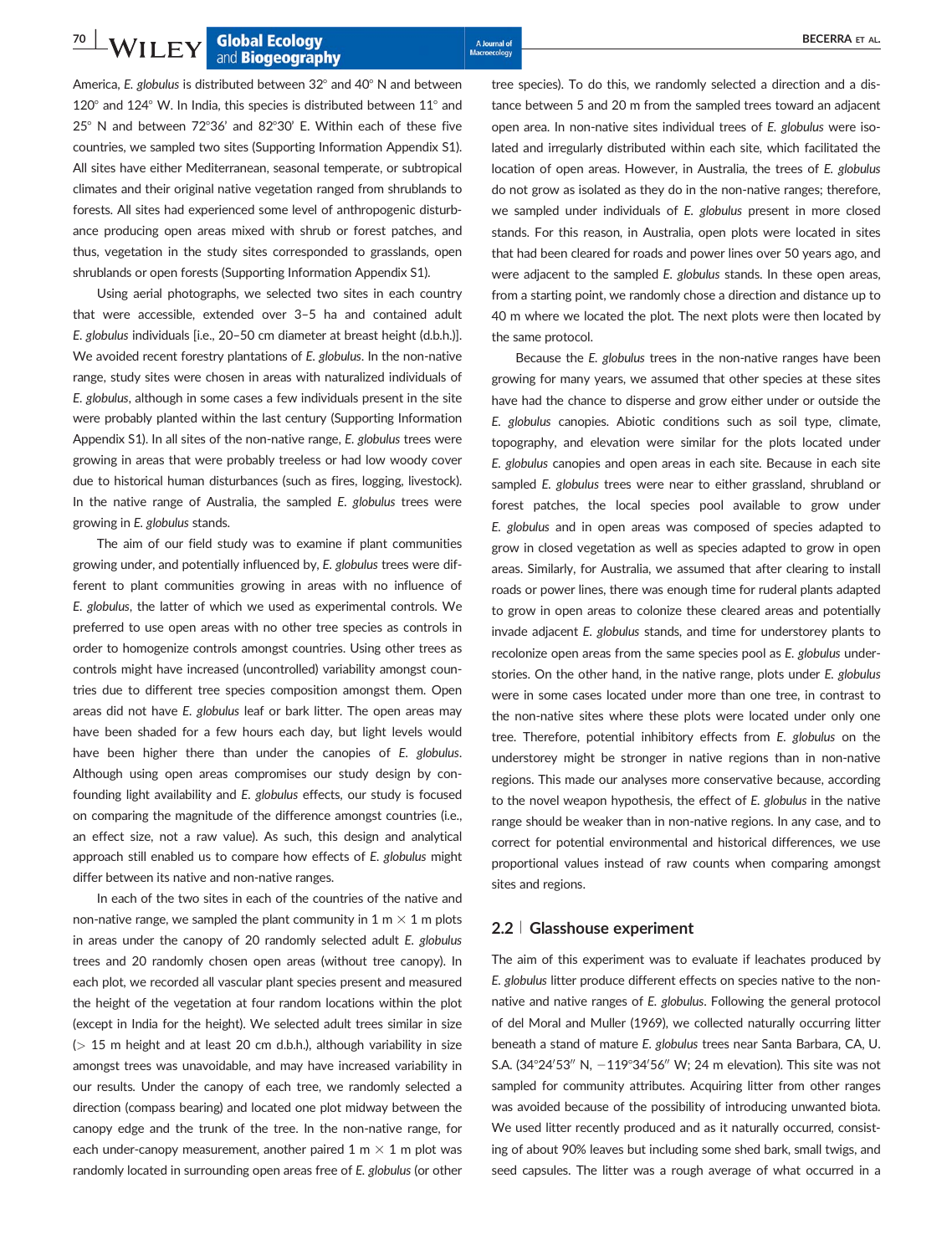and **Biogeography** 

25 cm  $\times$  25 cm area and 5 cm depth in the stand where litter was collected. A 25-mm precipitation event would drop a little over 1.5 L in an area of this size. This amount of litter was therefore collected and mixed with this volume of water and irrigation was conducted by decantation in order to simulate as closely as possible the conditions experienced by seedlings in the field.

The species used in this experiment were selected because of their presence in the same sites as where the field study was conducted or because they are distributed in the same geographical area and habitats as E. globulus occurs in either its native or non-native range. Seeds from Chile and India were field-collected by authors at the same sites where the field study was conducted. Seeds from India (Brassica campestris), California and Australia were field-collected by professional seed companies in the regions where E. globulus occurred. We attempted to choose species that were relatively common and widespread in our study sites, but our acquisition and utilization of species for this experiment were determined by availability and germination as well.

We conducted two trials, each with different target species. For the first trial, leachate was produced on 1 February 2011 with a dry weight of 21 g of E. globulus litter placed in 1.5 L of distilled water for 72 hr at  $5^{\circ}$ C. We estimated that this would be roughly equivalent to a 25-mm rainfall event. This leachate was applied to seeds of 13 target species (Supporting Information Appendix S2): 10 species that are native to either California, Chile or India (the non-native ranges of Eucalyptus) and three species native to Australia. For the second trial we produced leachate in the same way on 24 May 2011, using the same concentration, and applied this leachate to eight new species: three species native to Australia and five species native to the exotic range (Supporting Information Appendix S2). In each trial, 10–15 seeds of each species were placed into each of six Petri dishes (60 mm diameter) on top of a sheet of Whatman Grade 1 filter paper (Sigma-Aldrich, St. Louis, MO). One millilitre of leachate was placed in each of three randomly chosen Petri dishes and 1 mL of distilled water was placed in the other three dishes as a control. Seedlings germinated and grew in the dark for 4–12 days. Root length of all seedlings of each species was measured using the same number of days since germination, but as species germinated at substantially different rates the timing of the measurements differed amongst them; however, root length measurements were taken at the same time for the two treatments for each species. Although we used a very small fraction of the potential species pool of each site in the experiment, most of the 21 species were observed or collected at the studied field sites in each biogeographical region and thus can be considered at least partially representative of the flora in the non-native and native regions.

#### 2.3 <sup>|</sup> Data analyses and statistics

For the field data, we first analysed the change in species richness between open sites and under the E. globulus canopies. A global test on the raw number of species present in each of the environments (open versus under E. globulus) could be misleading, because each of the studied countries might have inherent differences in species richness.

Consequently, we standardized species richness data by means of relative interaction indexes (RIIs; Armas, Ordiales, & Pugnaire, 2004). RIIs are linear, have defined limits  $(-1, +1)$ , are symmetrical around zero and produce approximately normal distributions. We used the difference in species richness between open control sites and those under E. globulus to calculate RIIs reflecting the intensity of species suppression caused by E. globulus presence. Linear mixed-effects models with nested random effects based on Laird and Ware (1982) were built in the statistical platform R 3.10 (R Development Core Team, 2014) with the procedure 'lme' from library 'nlme' (Pinheiro, Bates, DebRoy, Sarkar, & R Core Team, 2017). We then tested for consistency in the difference (RII) in species richness between each open/under E. globulus plot-pair amongst regions by using 'range' (native/non-native) as a fixed factor and 'site' and 'country' as random factors, with 'site' nested within 'country'. Additionally, we evaluated the percentage of species present under E. globulus canopies that were unique to E. globulus canopies in relation to the total number of species present in each site. This count was carried out for each site and country separately. Separately, we tested for inter-regional differences in understorey height, with 'range' and 'treatment' (open/under E. globulus) as fixed factors, and 'country' and 'site' as random nested factors, with 'site' nested within 'country'.

For the glasshouse experiment, we assessed changes in root length by means of linear mixed-effects models with the procedure 'lme' from library 'nlme', and tested for inter-regional differences in root growth with 'range' and 'treatment' (leachate/control) as fixed factors and 'country' as a random factor. The factors 'species' within 'genus' within 'family' were also added as nested random factors to the model to account for phylogeny in the model. We also used t tests ( $p < .05$ ) to evaluate the effect of leachate treatment on root growth of each species separately.

#### 3 <sup>|</sup> RESULTS

#### 3.1 <sup>|</sup> Field patterns

The species composition of E. globulus understories and open areas at our sites was mainly herbaceous, except in Portugal where shrubs were more diverse than other groups (Supporting Information Appendix S3). Understorey species at our sites in Chile and the U.S.A. were mostly exotic, and almost all of these species were Eurasian, whereas in Portugal, India and Australia the species were primarily native to these countries (Supporting Information Appendix S3).

There were more species in the open grassland–shrubland surrounding E. globulus trees than under canopies at sites in both the native and non-native ranges of E. globulus (Figure 1; Table 1). However, this reduction in species richness under E. globulus canopies was stronger in non-native regions than in the native region of Australia (L. ratio  $=$ 5.605; d.f. = 2,5;  $p = .0179$ ). Relatively little remaining variation was explained by random effects  $(SD_{intercept} = 0.097; SD_{residuals} = 0.254)$ , suggesting that differences amongst and within non-native regions were small. In the native range of E. globulus, there was a large number and percentage of species unique to Eucalyptus understories amongst all species present in these plots, varying from 30.4 to 35.6% of the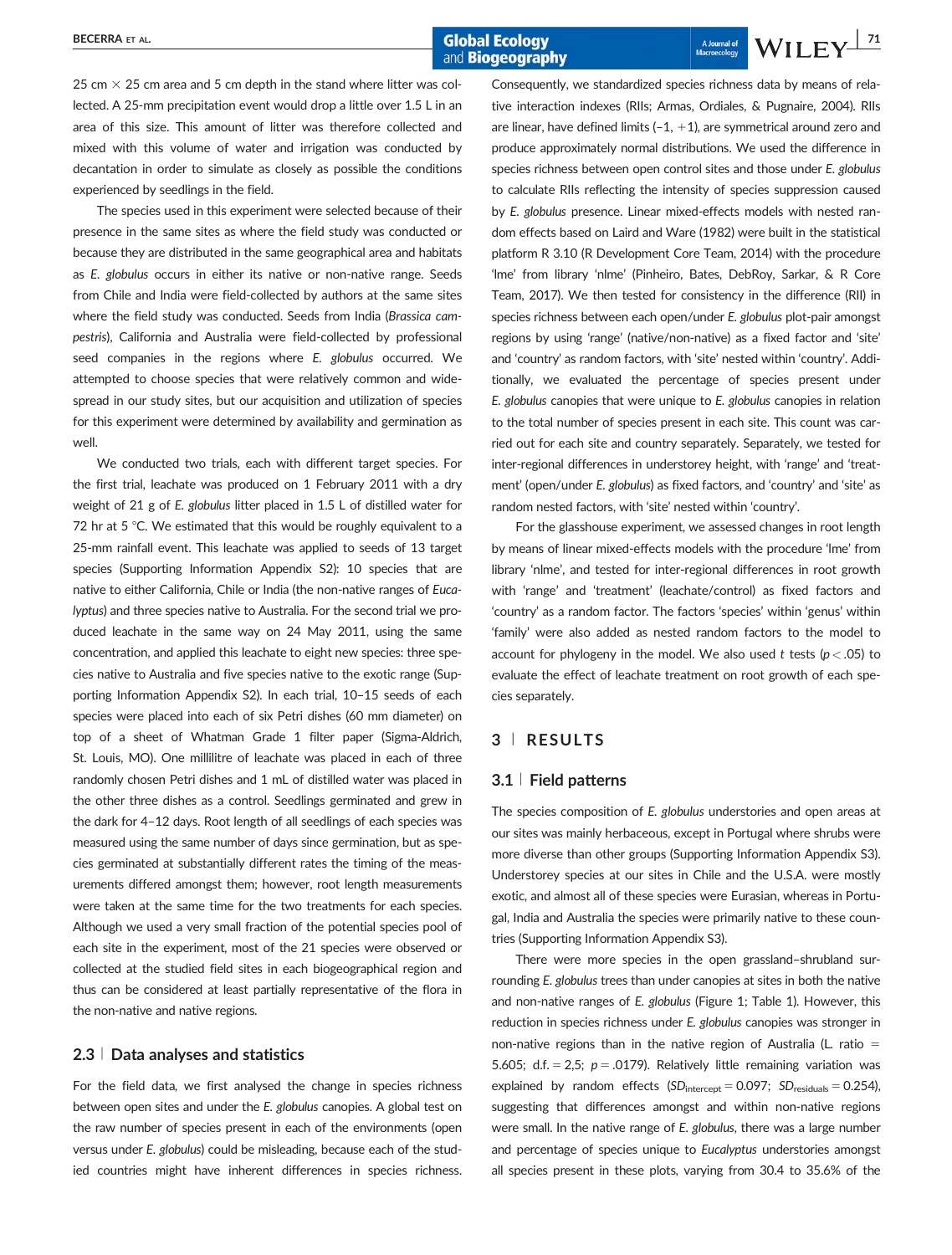**72 WII FY** Global Ecology BECERRA ET AL. and **Biogeography** 



FIGURE 1 Relative interaction index (RII) values for species richness observed under the canopies of Eucalyptus globulus relative to open areas. Each bar indicates a site sampled in countries corresponding to the native (Australia) and non-native (U. S.A., Chile, Portugal, India) ranges of E. globulus. Error below means represent 1 SE

observed species pool (Table 1) with an average of  $33.0 \pm 2.60\%$  (1 SE). In the non-native ranges, there were far fewer species unique to E. globulus understories, varying from 0 to 21.4% (Table 1), with an average of  $7.7 \pm 2.66\%$  (1 SE). Across all sites, mean understorey height was lower under E. globulus canopies than in the open areas (L. ratio = 133.160; d.f. = 3,7;  $p < .001$ ; Figure 2). However, we found a statistically significant interaction between range and canopy treatment (L. ratio = 45.159; d.f. = 4,10;  $p < .001$ ), indicating that the greater understorey height in open areas than under E. globulus was observed mainly in the non-native ranges (Figure 2).

#### 3.2 <sup>|</sup> Glasshouse experiment

The leachate treatment highly suppressed the root growth of all species originating from the non-native range (U.S.A., Chile or India,  $-45$ to  $-100%$ ) but only for some species native to Australia. Consequently,

|  | <b>TABLE 1</b> Values of species diversity found in all regions |  |  |  |  |  |
|--|-----------------------------------------------------------------|--|--|--|--|--|
|--|-----------------------------------------------------------------|--|--|--|--|--|



FIGURE 2 Variation in the effect of the Eucalyptus globulus canopy on understorey height between native (Australia) and nonnative ranges (U.S.A., Portugal, Chile). Each bar indicates a site sampled in countries corresponding to the native (Australia) and non-native (U.S.A., Chile, Portugal) range of E. globulus. Values on the y axis are calculated as the difference between the mean plant height (cm; mean  $\pm$  1 SE) of vegetation under E. globulus patches and in open areas, divided by the height in open areas for all pairs of plots at a given site

there was significant interaction between the factors 'range' and 'treatment' (L. ratio = 114.737; d.f. = 3,8;  $p < .001$ ). Of the six species native to Australia, the effect of litter leachate varied from two significantly positive responses of the root growth  $(+18.7$  and  $+48\%$ , t tests:  $p < .05$ ), two non-significant effects and two significantly negative responses (-15.9 and -56.8%; t tests:  $p < .05$ ) (Figure 3). The mean reduction for Australian natives was  $-1.0 \pm 14.3\%$  versus  $-71 \pm 4.4\%$ for natives from California, Chile and India.

#### 4 <sup>|</sup> DISCUSSION

The lower richness and height of plants in E. globulus understories that we recorded across both the native and invaded ranges suggests

| Country   | Locality           | S-open<br>(no. species) | S-under<br>(no. species) | <b>Shared</b><br>(no. species) | Percentage of<br>unique species to<br>E. globulus canopy (%) |
|-----------|--------------------|-------------------------|--------------------------|--------------------------------|--------------------------------------------------------------|
| India     | <b>Finger Post</b> | 28                      | 4                        | $\mathbf{1}$                   | 9.7                                                          |
|           | Sandynallah        | 33                      | 21                       | 12                             | 21.4                                                         |
| U.S.A.    | Santa Barbara      | 30                      | 11                       | 8                              | 9.1                                                          |
|           | Santa Cruz         | 20                      | 9                        | $\overline{7}$                 | 9.1                                                          |
| Portugal  | Coimbra            | 21                      | 10                       | 7                              | 12.5                                                         |
|           | Lousã              | 17                      | 4                        | $\overline{4}$                 | 0                                                            |
| Chile     | Alhue              | 14                      | 13                       | 13                             | $\mathbf{O}$                                                 |
|           | Puchuncavi         | 8                       | 6                        | 6                              | $\mathbf 0$                                                  |
| Australia | Lorne              | 32                      | 30                       | 16                             | 30.4                                                         |
|           | Aireys Inlet       | 47                      | 42                       | 16                             | 35.6                                                         |

Note. S-values indicate total number of species observed either under Eucalyptus globulus canopies or in open adjacent areas. The total number of shared species between open sites and under canopies is also presented, as well as the percentage of unique species to E. globulus in relation to the total number of different species in each site  $[(S-under - Shared)/(S-open + S-under - Shared)]$ .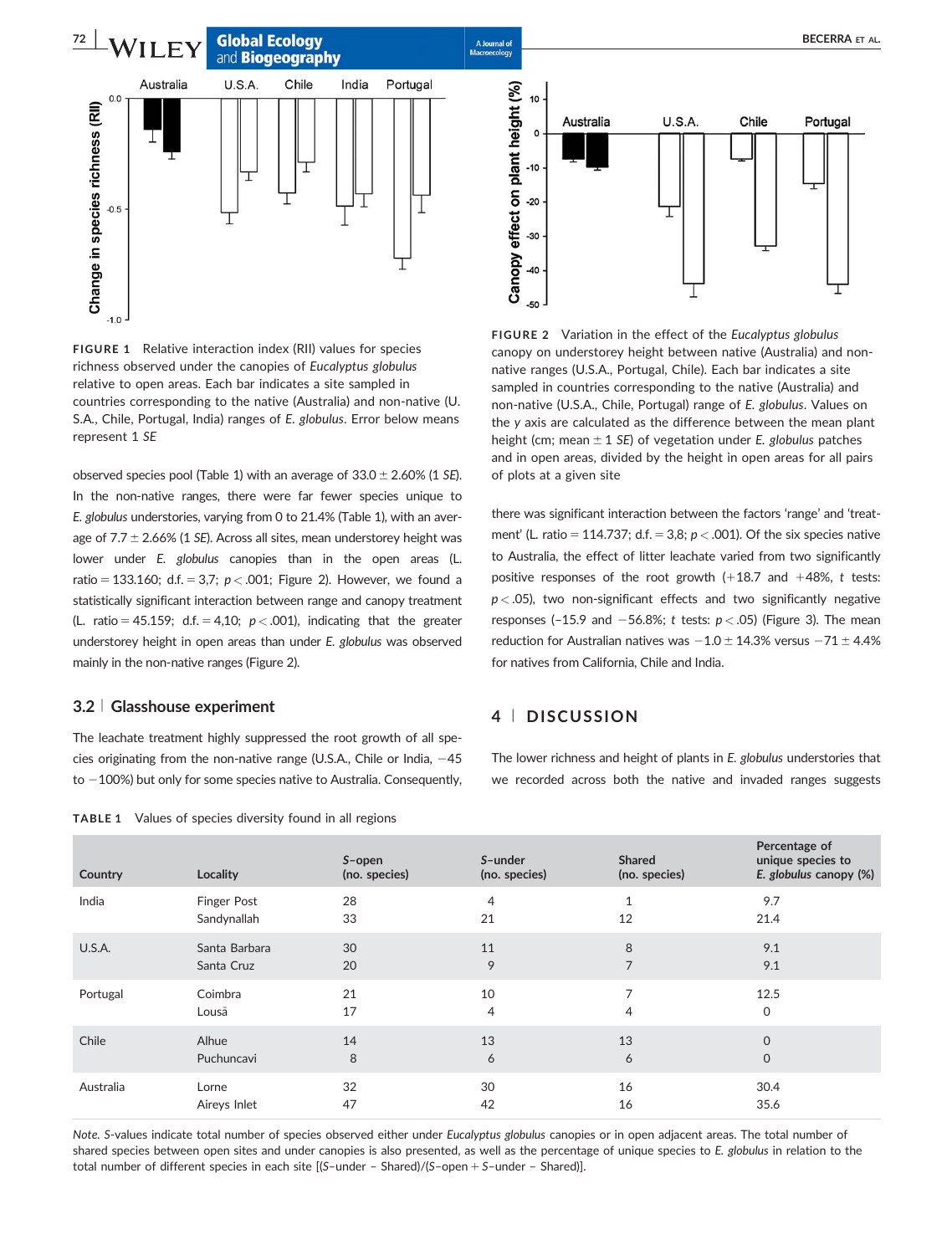## and **Biogeography**

BECERRA ET AL. | 73



FIGURE 3 Effect of leachates on root length. Each bar represents a different species either native to the native range (Australia) or non-native range (U.S.A., Chile, India) of Eucalyptus globulus. The y axis shows the mean percentage decrease in root growth in leachates, relative to root growth in the controls for each species. Values correspond to the average amongst different Petri dishes used for each species in controls and treatments with leachates. Species corresponding to each bar are indicated below them (From left to right in the figure;  $Dc = Dichelachne crinita$ ; Am = Acacia melanoxylon; Av = Acacia verticallata; Ev = Eucalyptus viminales; Dq = Deyeuxia quadriseta;  $Pl = Poa$  labillardieri; Bc = Bromus carinatus; Eg = Elymus glaucus;  $Hb =$  Hordeum brachyantherum; Lc = Lasthemia californica; Np = Nasella pulchra; Ps = Poa secunda; Vm = Vulpia microstachys; Ec = Escholzia californica;  $Ac = Amsincckia calycina; Ra = Rodophiala advena;$  $Pc =$  Pasithea coerulea; Cd = Chloris dolichostachya; Bc = Brassica campestris;  $DI = Dalbergia latifolia; An = Accaia nilotica)$ 

negative effects of E. globulus on understorey species, and corresponds with a widely but anecdotally reported pattern of species-poor understories beneath Eucalyptus spp. canopies. A number of different mechanisms may cause these negative effects, but we found that many plant species exposed to leachates of E. globulus were suppressed. These included some species native to the home range of E. globulus and all species from regions where E. globulus had been introduced, suggesting that the allelopathic effects of Eucalyptus litter may contribute to lower species richness and plant growth in E. globulus understories.

Other studies of E. globulus and other Eucalyptus species have also shown strong allelopathic effects on species from different biogeographical regions where Eucalyptus species have been introduced (Baker, 1966; del Moral & Muller, 1970; May & Ash, 1990; Sasikumar et al., 2001). We do not know the biochemicals responsible for the effects of litter and leachate from E. globulus in our study. However, leaves of this and other Eucalyptus species possess a diverse and variable suite of biochemicals, some of which are grouped under the term 'eucalyptol' (Elaissi et al., 2012). Oil volatiles, in particular chlorogenic acid, have been identified as possible active allelochemicals in E. globulus (May & Ash 1990). In direct and soil-based bioassays, Del Moral and Muller (1969) found that natural fog drip collected from beneath E. globulus suppressed the European annual grass Bromus diandrus, probably via chlorogenic, p-coumarylquinic and gentisic acids. They also found that artificial fog drip inhibited six other species of European grasses now found in California. Konar and Kushari (1989) compared the effects of leaf leachates from three tree species native to India on Costus speciosus to those of E. globulus. They found that the Indian natives enhanced the growth of C. speciosus whereas E. globulus leachate suppressed it. May and Ash (1990) found that E. globulus litter extracts suppressed the growth of several species, both when applied directly to seeds and seedlings, and through soil. Kohli & Singh (1991) found that crude volatile oils from the leaves of E. globulus and E. citriodora and the pure terpenes from these oils inhibited the growth of a number of crop plants and species native to Asia. Del Moral and Muller (1970), Sasikumar et al. (2001), Zhang, Zhang, Yang, and Wu (2010) and Elaissi et al. (2012) have reported allelopathic effects of other Eucalyptus species.

Any potential allelopathic effects of E. globulus are highly likely to interact with other mechanisms, for example, resource competition or acquisition. Suppression of root growth such as we observed in our experiment could impede the ability of understorey plants to reach deeper and moister soil layers. We focused on the effects of leachate from litter directly applied to seedlings in artificial conditions, but this mode of biochemical delivery is reasonable as litter can come in direct contact with seeds and seedlings without soil mediation. We did not explore how soil might modify leachate effects (Kaur et al., 2012), but E. globulus litter might function indirectly through effects on soil biota (Callaway & Ridenour, 2004; Callaway et al., 2008; Martins et al., 2013; also see Canhoto & Laranjeira, 2007). It is important to note that we used litter only from E. globulus trees in California, and we do not know if leachates produced by E. globulus in other countries might have different effects.

Reductions in species richness and plant height under E. globulus canopies were much greater in the non-native ranges than in the native range. Furthermore, there were more species exclusive to the Eucalyptus forest understorey in the native range, which also suggests that many Australian understorey species might have adapted to any biochemical or other effects of Eucalyptus. It is also important to note that some understorey species observed in the non-native range were not native to those countries, most notably in Chile and the U.S.A. The large majority of these species were native to Europe and thus do not have a long history of interacting with E. globulus. Our results are consistent with the novel weapons hypothesis, which proposes that some exotic invasive species might take advantage of the production of allelopathic, antimicrobial or herbivore defence compounds that are not produced by other species in the non-native ranges (e.g., Callaway & Aschehoug, 2000; Callaway & Ridenour, 2004; Inderjit et al., 2011; Colvin & Gliessman, 2011; Lamarque, Delzon, & Lortie, 2011; Kaur et al., 2012; Qin et al., 2013; Svensson et al., 2013).

Although the stronger effect of E. globulus trees on plant communities in its invaded ranges compared to its home range might be produced, at least in part, by the weaker tolerance of understorey plants to biochemical compounds produced by E. globulus litter, other mechanisms are likely to also play a role in these biogeographical differences. First, invasive species are often larger, grow faster or attain greater population density in their non-native range (Callaway & Ridenour, 2004; Joshi & Vrieling, 2005), thus they can likely drive greater competitive impact simply through greater abundance or performance.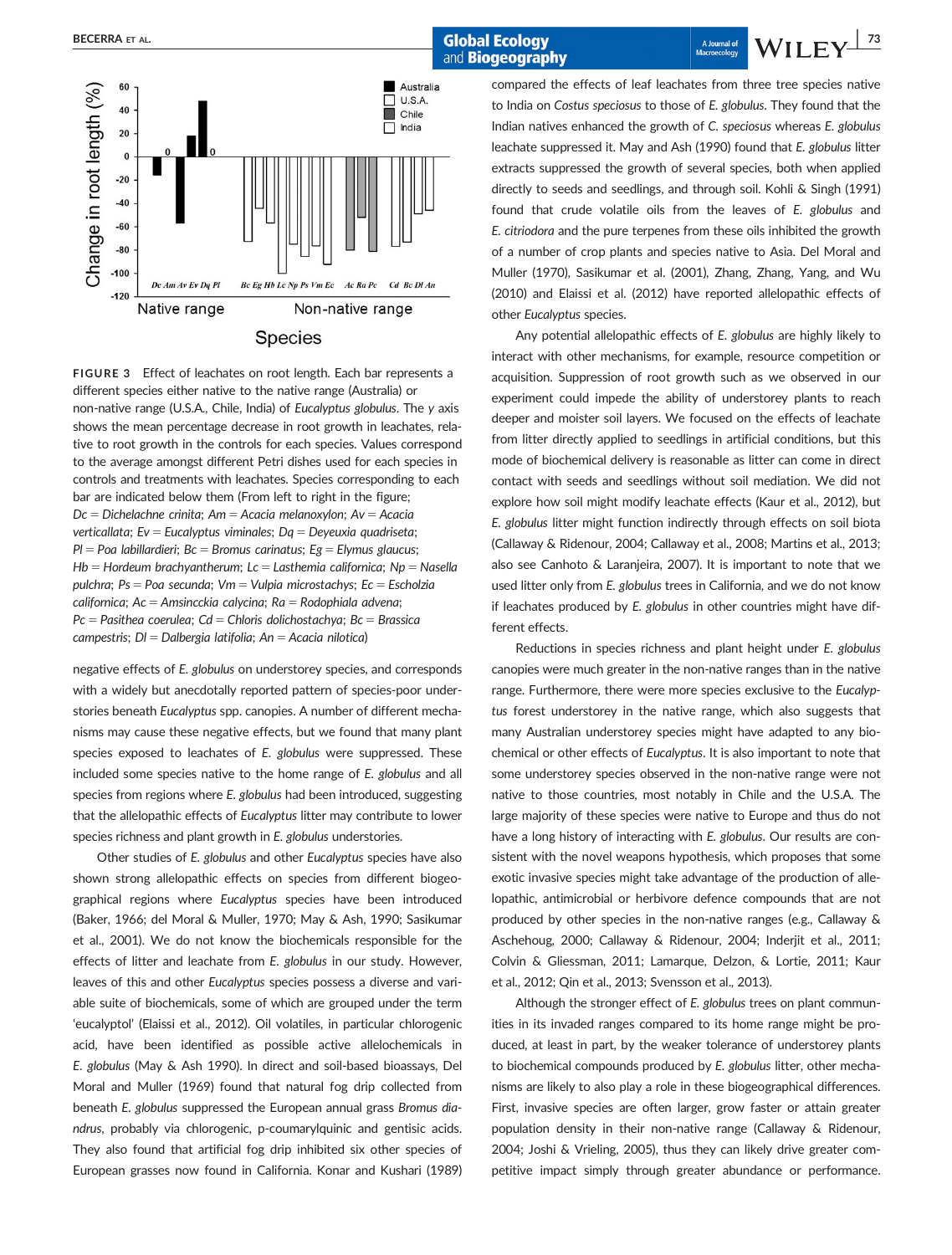### **1.** Supplement of the College of the Magnetic Secondary and the Magnetic Secondary **SECERRA ET AL.** and **Biogeography**

Nevertheless, we evaluated plant communities under individual mature trees of E. globulus in all regions; hence, the abundance of E. globulus was effectively controlled in our survey, although differences in size amongst them could produce variability, for example in the impact of each tree. Second, Eucalyptus species often use much more water than many other species (Dvorak 2012) and therefore soils under E. globulus canopies could be drier than areas without trees of this species in each region. This may also have produced poorer plant communities under E. globulus canopies. Third, light reductions under canopies of E. globulus may also have influenced the field pattern described in our results as our control plots were not forested. Fourth, species can interact very differently between contrasting climates or other abiotic conditions (Cavieres et al., 2014). The climates of the four non-native regions that we studied have strongly seasonal precipitation [mediterranean climates in the U.S.A. (California), Portugal and central Chile, and monsoonal seasonal in India]. In contrast, the climate in the native range has precipitation spread more evenly through the year, although it is concentrated in winter. If climate in the native region is more favourable for E. globulus than climate in non-native regions (Becerra & Bustamante, 2011), then according to the stress gradient hypothesis more negative effects from E. globulus on species richness would have been more likely in the native range (Cavieres et al., 2014). However, we found the opposite pattern, stronger negative effects in the exotic ranges; thus, climate does not seem likely to drive the biogeographical differences we found.

Although E. globulus is not highly invasive in the non-native regions included in our study (Becerra, 2006; Cal-IPC, 2006; Kirkpatrick, 1977), Eucalyptus species are important forestry species, with thousands of hectares planted around the world (Boyd, 1996; Dixit et al., 2012; Joshi, 2012; Rejmánek et al., 2005). Thus, our results are also relevant to the conservation of biodiversity within plantations. Our regionally explicit results add to the body of knowledge suggesting the possibility of regional evolutionary trajectories involving the biochemistry of plants (e.g., Thompson, 2005), and have interesting implications for community ecology. First, they add to a growing body of literature (e.g., May & Ash, 1990; Callaway & Aschehoug, 2000; Ni et al., 2010) indicating that there is some degree of species-specificity in the effects of plant-released secondary metabolites in plant–plant interactions. Second, our results are consistent with the idea that some invaders may succeed because they possess biologically active biochemicals to which species in the non-native range have not adapted.

#### ACKNOWLEDGMENTS

We thank Chris Jones for assisting with the vegetation surveys in Australia. P.I.B. thanks the project FB 0002–2014. R.M.C. acknowledges support from the NSF EPSCoR Track-1 EPS-1101342 (INSTEP 3). J.A.C. was supported by the Australian Research Council (DE120102221).

#### DATA ACCESSIBILITY

Data are available at figshare.org. (10.6084/m9.figshare.5501695).

**ORCID** 

#### Pablo I. Becerra (D <http://orcid.org/0000-0002-2205-4478>

#### **REFERENCES**

- Abreu, R., & Duringan, G. (2011). Changes in the plant community of a Brazilian grassland savannah after 22 years of invasion by Pinus elliotti Engelm. Plant Ecology and Diversity, 4, 269–278.
- Armas, C., Ordiales, R., & Pugnaire, F. I. (2004). Measuring plant interactions: A new comparative index. Ecology, 85, 2682–2686.
- Baker, H. G. (1966). Volatile growth inhibitors produced by Eucalyptus globulus. Madroño, 18, 206-210.
- Becerra, P. (2006). Invasión de árboles alóctonos en una cuenca de Chile central. Gayana Botanica, 63, 161–174.
- Becerra, P., & Bustamante, R. (2011). Effect of a native tree on seedling establishment of two exotic species in a semi-arid ecosystem. Biological Invasions, 13, 2763–2773.
- Besaw, L. M., Thelen, G., Sutherland, S., Metlen, K., & Callaway, R. (2011). Disturbance, resource pulses and invasion: Short-term shifts in competitive effects, not growth responses, favour exotic annuals. Journal of Applied Ecology, 48, 998–1006.
- Boyd, D. (1996). Eucalyptus globulus: Bluegum Eucalyptus. In J. M. Randall & J. Marinelli (Eds.), Invasive plants: Weeds of the global garden (p. 32). New York: Science Press.
- Brewer, S. (2008). Declines in plant species richness and endemic plant species in longleaf pine savannas invaded by Imperata cylindrica. Biological Invasions, 10, 1257–1264.
- Cal-IPC. (2006). California invasive plant inventory. Cal-IPC Publication 2006–02. Berkeley, CA: California Invasive Plant Council.
- Callaway, R. M., & Aschehoug, E. T. (2000). Invasive plants versus their new and old neighbors: A mechanism for exotic invasion. Science, 290, 521–523.
- Callaway, R. M., & Ridenour, W. M. (2004). Novel weapons: A biochemically based hypothesis for invasive success and the evolution of increased competitive ability. Frontiers in Ecology and the Environment, 2, 436–433.
- Callaway, R. M., Cipollini, D., Barto, K., Thelen, G. C., Hallett, S. G., Prati, D., ... Klironomos, J. (2008). Novel weapons: Invasive plant suppresses fungal mutualists in America but not in its native Europe. Ecology, 89, 1043–1055.
- Callaway, R. M., Schaffner, U., Thelen, G., Khamraev, A., Juginisov, T., & Maron, J. (2012). Impact of Acroptilon repens on co-occurring native plants is greater in the invader's non-native range. Biological Invasions, 14, 1143–1155.
- Callaway, R. M., Waller, L., Diaconu, A., Pal, R., Collins, A., Mueller-Schaerer, H., & Maron, J. (2011). Escape from competition: Neighbors reduce Centaurea stoebe performance at home but not away. Ecology, 92, 2208–2213.
- Canhoto, C., & Laranjeira, C. (2007). Leachates of Eucalyptus globulus in intermittent streams affect water parameters and invertebrates. International Review of Hydrobiology, 92, 173–182.
- Cappuccino, N., & Arnason, J. T. (2006). Novel chemistry of invasive exotic plants. Biology Letters, 2, 189–193.
- Cavieres, L., Brooker, R. W., Butterfield, B., Cook, B. J., Kikvidze, Z., Lortie, C. J., ... Callaway, R. M. (2014). Facilitative plant interactions and climate simultaneously drive alpine plant diversity. Ecology Letters, 17, 193–202.
- Colvin, W., & Gliessman, S. R. (2011). Effects of fennel (Foeniculum vulgare L.) interference on germination of introduced and native plant species. Allelopathy Journal, 28, 41–51.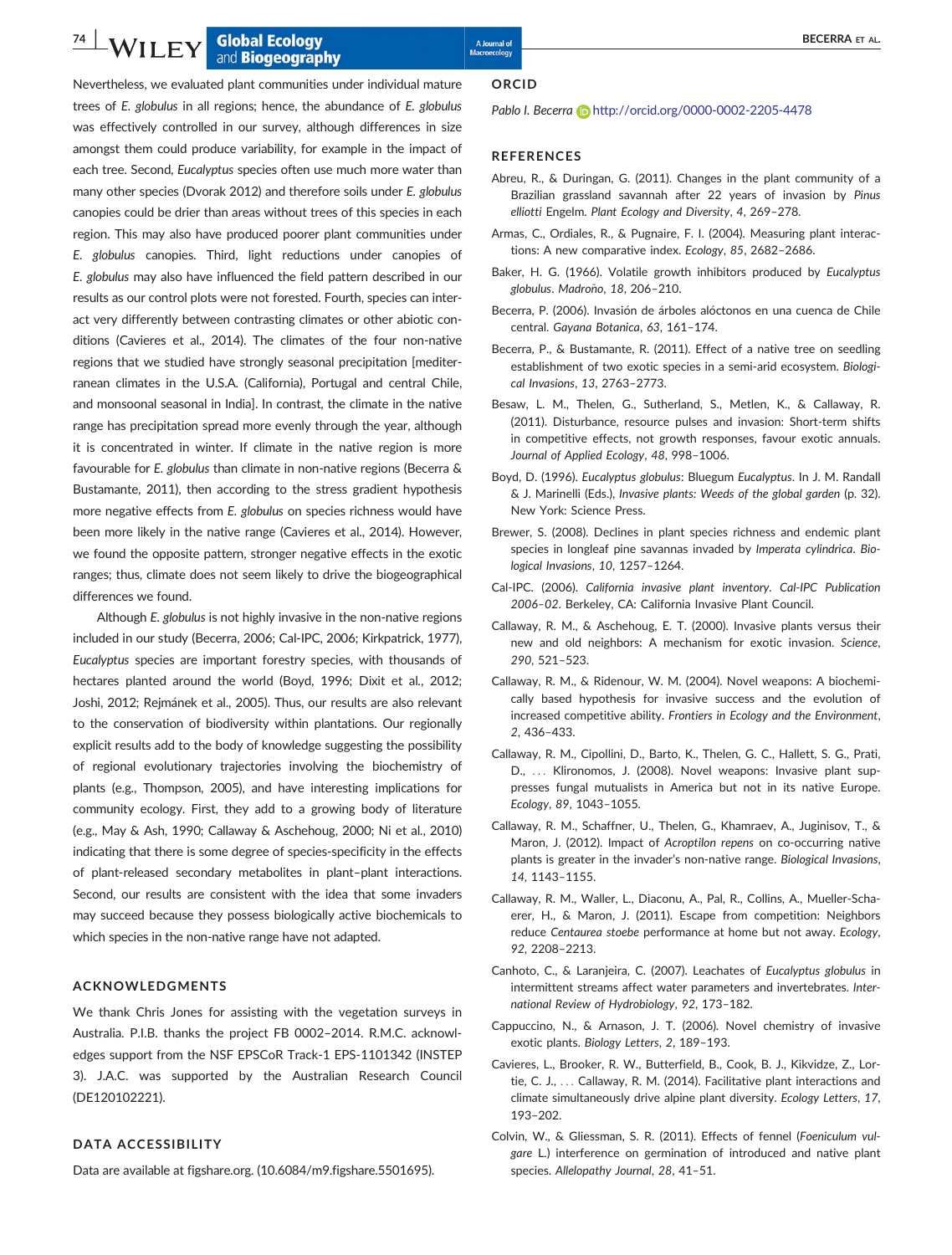and **Biogeography** 

- del Moral, R., & Muller, C. H. (1969). Fog drip: A mechanism of toxin transport from Eucalyptus globulus. Bulletin of the Torrey Botanical Club, 96, 467–475.
- del Moral, R., & Muller, C. H. (1970). The allelopathic effects of Eucalyptus camaldulensis. The American Midland Naturalist, 83, 254–282.
- Dixit, A., Rohilla, A., & Singh, V. (2012). Eucalyptus globulus: A new perspective in therapeutics. International Journal of Pharmaceutical and Chemical Sciences, 1, 1678–1683.
- Dvorak, W. S. (2012). Water use in plantations of eucalypts and pines: A discussion paper from a tree breeding perspective. International Forestry Review, 14, 110–119.
- Elaissi, A., Rouis, Z., Mabrouk, S., Bel Haj Salah, K., Aouni, M., Khouja, M., ... Harzallah-Skhiri, F. (2012). Correlation between chemical composition and antibacterial activity of essential oils from fifteen Eucalyptus species growing in the Korbous and Jbel Abderrahman Arboreta (North East Tunisia). Molecules, 17, 3044–3057.
- Flory, S. L., & Clay, K. (2010). Non-native grass invasion alters native plant composition in experimental communities. Biological Invasions, 12, 1285–1294.
- Graca, M., Pozo, J., Canhoto, C., & Elosegi, A. (2002). Effects of Eucalyptus plantations on detritus, decomposers, and detritivores in streams. The Scientific World Journal, 2, 1173–1185.
- Hejda, M., Pysek, P., & Jarosik, V. (2009). Impact of invasive plants on the species richness, diversity and composition of invaded communities. Journal of Ecology, 97, 393–403.
- Hierro, J. L., Villarreal, D., Eren, O., Graham, J. M., & Callaway, R. M. (2006). Disturbance facilitates invasion, but effects are stronger abroad than at home. The American Naturalist, 168, 144–156.
- Inderjit, Evans, H., Crocoll, C., Bajpai, D., Kaur, R., Feng, Y. L., ... Callaway, R. (2011). Volatile chemicals from leaf litter are associated with invasiveness of a Neotropical weed in Asia. Ecology, 92, 316– 324.
- Joshi, R. K. (2012). Aroma profile of Eucalyptus globulus: Collected from northwest Karnataka, India. Scientific World, 10, 89–90.
- Joshi, J., & Vrieling, K. (2005). The enemy release and EICA hypothesis revisited: Incorporating the fundamental difference between specialist and generalist herbivores. Ecology Letters, 8, 704–714.
- Kaur, R., Gonzales, W., Llambi, L. D., Soriano, P., Callaway, R., Rout, M. ... Inderjit. (2012). Community impacts of Prosopis juliflora invasion: Biogeographic and congeneric comparisons. PLoS One, 7(9), e44966.
- Kim, Y. O., & Lee, E. J. (2011). Comparison of phenolic compounds and the effects of invasive and native species in East Asia: Support for the novel weapons hypothesis. Ecological Research, 26, 87–94.
- Kirkpatrick, J. B. (1977). Eucalypt invasion in southern California. Australian Geographer, 13, 387–393.
- Kohli, R. K., & Singh, D. (1991). Allelopathic impact of volatile components from Eucalyptus on Crop Plants. Biologia Plantarum, 33, 475– 483.
- Konar, J., & Kushari, D. P. (1989). Effect of leaf leachate of four species on sprouting behavior of rhizomes, seedling growth and diosgenin content of Costus speciosus. Bulletin of the Torrey Botanical Club, 116, 339–343.
- Laird, N. M., & Ware, J. H. (1982). Random-Effects Models for Longitudinal Data. Biometrics, 38, 963–974.
- Lamarque, L. J., Delzon, S., & Lortie, C. J. (2011). Tree invasions: A comparative test of the dominant hypotheses and functional traits. Biological Invasions, 13, 1969–1989.
- Lankau, R., Rogers, W., & Siemann, E. (2004). Constraints on the utilization of the invasive Chinese tallow tree Sapium sebiferum by

generalist native herbivores in coastal prairies. Ecological Entomology, 29, 66–75.

- Maron, J., & Marler, M. (2008). Field-based competitive impacts between invaders and natives at varying resource supply. Journal of Ecology, 96, 1187–1197.
- Martins, C., Natal-da-Luz, T., Sousa, J. P., Goncalves, M. J., Salgueiro, L., & Canhoto, C. (2013). Effects of essential oils from Eucalyptus globulus leaves on soil organisms involved in leaf degradation. PLoS One, 8 (4), e61233.
- May, F., & Ash, J. (1990). An Assessment of the allelopathic potential of Eucalyptus. Australian Journal of Botany, 38, 245–254.
- Ni, G., Schaffner, U., Peng, S., & Callaway, R. M. (2010). Acroptilon repens, an Asian invader, has stronger competitive effects on species from America than species from its native range. Biological Invasions, 12, 3653–3663.
- Pinheiro, J., Bates, D., DebRoy, S., Sarkar, D., & R Core Team. (2017). nlme: Linear and nonlinear mixed effects models (R package version 3.1-131). Retrieved from [https://CRAN.R-project.org/package](https://CRAN.R-project.org/package=nlme)=[nlme](https://CRAN.R-project.org/package=nlme)
- Pysek, P., & Pysek, A. (1995). Invasion by Heracleum mantegazzianum in different habitats in the Czech Republic. Journal of Vegetation Science, 6, 711–718.
- Qin, R. M., Zheng, Y. L., Valiente-Banuet, A., Callaway, R. M., Barclay, G., Silva, C., & Feng, Y. L. (2013). The evolution of increased competitive ability, innate competitive advantages, and novel biochemical weapons act in concert for tropical invader. New Phytologist, 197, 979–988.
- R Development Core Team. (2014). R: A language and environment for statistical computing (version 3.1.0). Vienna, Austria: R Foundation for Statistical Computing. Retrieved from<http://www.R-project.org>
- Rabotnov, T. A. (1982). Importance of the evolutionary approach to the study of allelopathy (Trans. Ékologia, Vol. 3, May-June:5-8).
- Rejmánek, M., Richardson, D. M., Higgins, S. I., Pitcairn, M. J., & Grotkopp, E. (2005). Ecology of invasive plants - state of the art. In H.A. Mooney, R.N. Mack, J.A. Mc Neely, L. Neville, P.J. Schei, & J. Waage (Eds.), Invasive alien species: A new synthesis (pp. 104–161). Washington,DC: Island Press.
- Richardson, D., & Macdonald, I. A. (1989). Reductions in plant species richness under stands of alien trees and shrubs in the Fynbos Biome. South African Forestry Journal, 149, 1–8.
- Richardson, D. M. (1998). Forestry trees as invasive aliens. Conservation Biology, 12, 18–26.
- Sasikumar, K., Vijayalakshmi, C., & Parthiban, K. T. (2001). Allelopathic effects of four Eucalyptus species on redgram (Cajanus cajan L.). Journal of Tropical Agriculture, 39, 134–138.
- Schaffner, U., Ridenour, W., Wolf, V., Bassett, T., Müller, C., Müller-Schärer, H., ... Callaway, R. (2011). Plant invasions, generalist herbivores, and novel defense weapons. Ecology, 92, 829–835.
- Shah, M. A., Callaway, R. M., Shah, T., Houseman, G. R., Pal, R., Xiao, S., ... Chen, S. (2014). Conyza canadensis suppresses plant diversity in its nonnative ranges but not at home: A transcontinental comparison. New Phytologist, 202, 1286–1296.
- Svensson, J. R., Nylund, G. M., Cervin, G., Toth, G., & Pavia, H. (2013). Novel chemical weapon of an exotic macroalga inhibits recruitment of native competitors in the invaded range. Journal of Ecology, 101, 140–148.
- Thompson, J. N. (2005). The geographic mosaic of coevolution. Chicago, IL: University of Chicago Press.
- Thorpe, A. S., Aschehoug, E., Atwater, D., & Callaway, R. M. (2011). Interactions among plants and evolution. Journal of Ecology, 99, 729–740.
- Vila, M., Espinar, J., Hejda, M., Hulme, P., Jarosik, V., Maron, J., ... Pysek, P. (2011). Ecological impacts of invasive alien plants: A meta-analysis of their effects on species, communities and ecosystems. Ecology Letters, 14, 702–708.